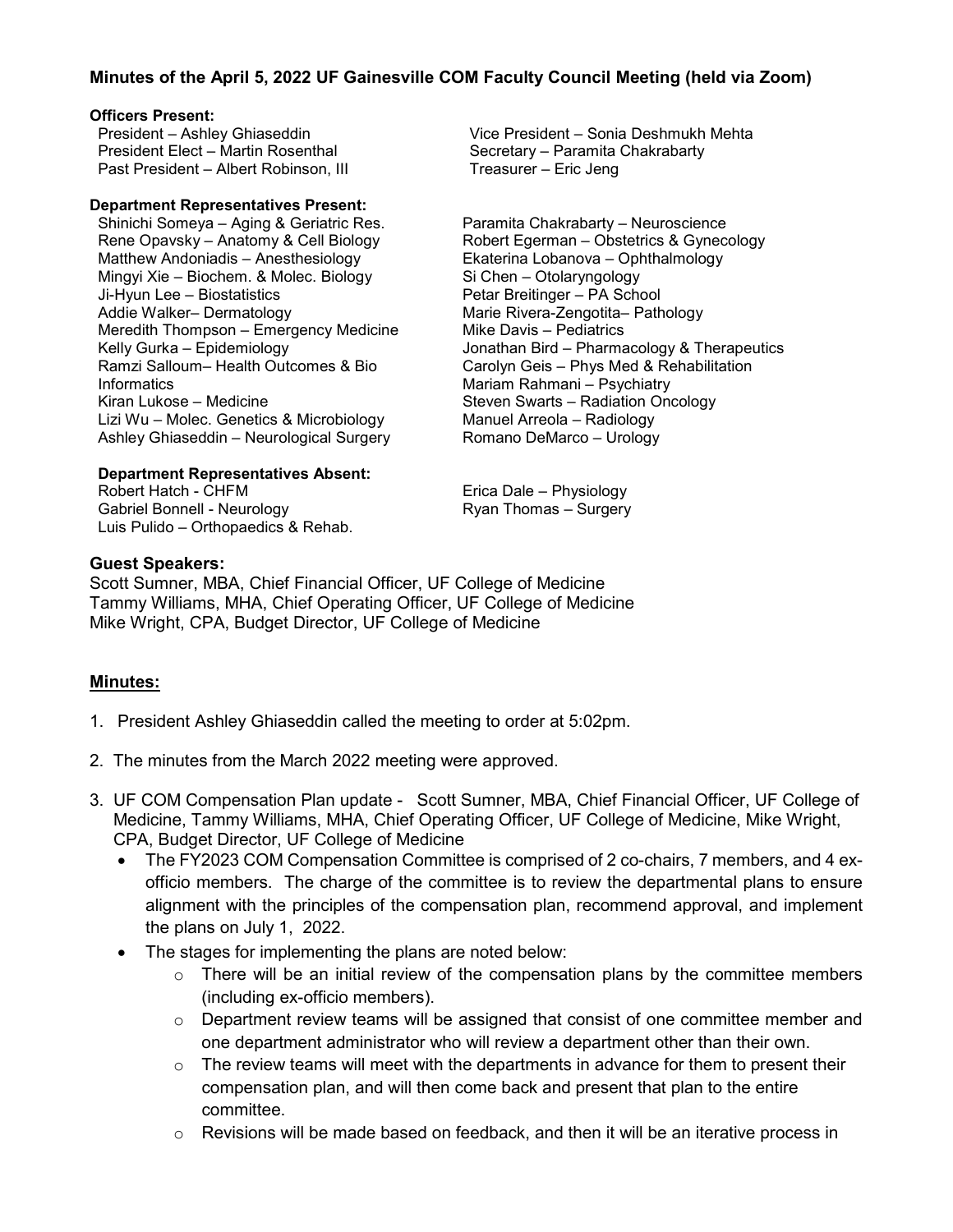terms of submitting it back to the committee for revisions and ultimately for approval.

- $\circ$  The final plan will then be presented to department faculty.
- $\circ$  The plan will be implemented on July 1, 2022. This will be a shadowing period for the new compensation plans, which will provide the opportunity to make evaluations about how the plans are working and make necessary adjustments on a regular basis.
- $\circ$  A second research subgroup for the compensation committee has been convened and is evaluating the research component of the compensation plan.
- The compensation plan is occasionally referred to as the ABCD Plan:
	- o Part A: Base Compensation
		- Defines expectations of the annual clinical commitment for a 1.0 FTE
		- **Defines base salary based on AAMC Faculty Salary Benchmarks** (fixed/contractual salary plus medical practice supplement by rank and years in rank)
	- o Part B: Faculty Roles
		- **Specific funded assignments that reduce clinical productivity thresholds**
		- **FTE pool to fund department roles at the chair's discretion**
	- o Part C: Academic expectations
		- Categories of scholarship, citizenship, teaching, clinical, and quality
		- **Inclusionary and exclusionary criteria to ensure a balance of service and** academic priorities
		- **Some minimum necessary to qualify for incentive**
		- Optional point-based system defined by departments
	- o Part D: Clinical Incentive Compensation
		- **Payments to those whose cFTE adjusted performance is 15% above their cFTE** adjusted benchmark
		- The cFTE adjusted benchmark is calculated by taking the total biweekly compensation earned, less funded research time (adjusted for NIH salary cap), externally funded time, and those items in part B above
		- The cFTE adjusted benchmark includes a 10% reduction in support of academic expectations for most clinical faculty
		- Actual production is measured, and incentive payments made to bring the total compensation to within 15% of the actual production
- Several FAQs were discussed regarding eligibility, caps on base pay and total compensation, benchmarking, and salary reductions. During the discussion, concerns were raised by Dr. Egerman regarding excessive faculty turnover and the hardship existing faculty faced. He further proposed that retention of faculty be a performance metric for leadership.
- The slides are available [here.](https://facultycouncil-a2.sites.medinfo.ufl.edu/wordpress/files/2022/05/Compensation-Plan-Update-Faculty-Council.pdf)
- 4. Committee Reports:
	- President's Report & Executive Committee Report (March 2022) Ashley Ghiaseddin, M.D.
		- $\circ$  The following departments currently have Interim Chairs: Dr. Charles Wood in the Department of Aging & Geriatric Research (in the process of merging with Department of Physiology & Functional Genomics), Dr. Maria Zajac-Kaye in the Department of Anatomy & Cell Biology, and Dr. Carol Mathews in the Department of Psychiatry (a national search will begin soon).
		- o The Chair of Biochemistry search and the Associate Dean for Continuing Medical Education search are ongoing.
		- o The search for the Chair of Orthopaedics and Rehabilitation will begin soon.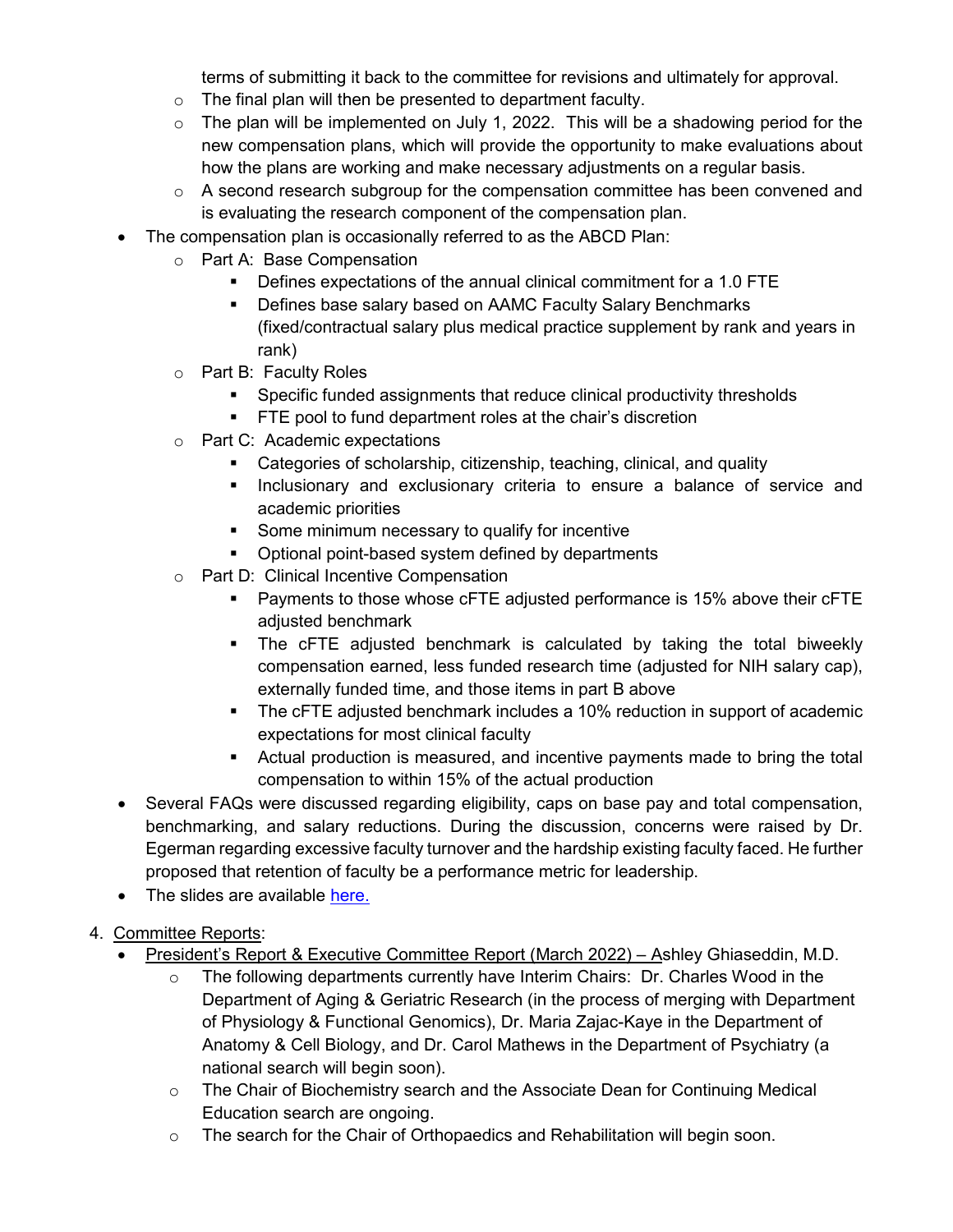- $\circ$  Dr. David Bloom was recently named Chair of the Department of Molecular Genetics & Microbiology.
- $\circ$  Dr. Mary Patterson was recently named Chair of the Department of Emergency Medicine.
- $\circ$  Dr. Rashmin Savani was recently named Chair of the Department of Pediatrics.
- Curriculum Committee Report (March 2022) Meredith Thompson, M.D.
	- o The Step 1 policies were updated. Students must obtain an equivalent passing score on the Comprehensive Basic Science Exam (CBSE) to be sponsored for Step 1. This was voted on and approved. If not achieved, they will come up with a remediation plan until the CBSE exam is passed and they get sponsored for Step 1 or action is taken by the Academic Status Committee.
	- o Part one of the two-part presentation on a Professional Identity Formation curriculum was presented by Dr.James Lynch and Dr. Kristi Smith.
	- $\circ$  Clinical Skills requirement recommendations for graduation were reviewed and updated for the next academic year.
	- $\circ$  They voted to change all grading for the Sub-internships from a letter grade to pass/fail.
- Research Task Force (March 2022) Ekaterina Lobanova, Ph.D.
	- $\circ$  Various strategies were discussed to gather more information and identify obstacles regarding IT issues for researchers, as well as access to free or discounted software for researchers.
- AAMC CFAS Marie Rivera-Zengotita, M.D.
	- o No updates to report.
- Wellness Task Force Meredith Thompson, M.D.
	- $\circ$  The committee is continuing to work on awards through the Wellness Committee. They elected to proceed with the Rising Star Clinical Faculty Award and the Clinical Excellence Award, which will be for clinical faculty and research faculty, for a total of four awards. The selection criteria is being refined and they are working with Dr. Segal in Faculty Affairs to determine the award amounts. The goal is for the awards to be at the department and overall college levels. They are also working on criteria to allow larger departments have a proportional number of awards. The tentative timeline is to roll this out in late May/June, notify winners by August, and publicly announce them at the Fall Faculty Appreciation reception. Those who are interested in participating in the Wellness Task Force can email Dr. Thompson at: [monin@ufl.edu](mailto:monin@ufl.edu) for additional information.
- 5. Old Business:
	- The proposed 360 Quadrant Evaluations (for Department Chairs, Division Chiefs, Senior Associate Deans and the Dean) were approved by the Faculty Council and received a positive response from the COM Executive Committee. The timeline for the evaluations was revised, as noted below:
		- **The Chair evaluations will be held in May of 2022.**
		- **The Senior Associate Dean evaluations will be held in August of 2022.**
		- The Division Chief evaluations will be held in October/November of 2022.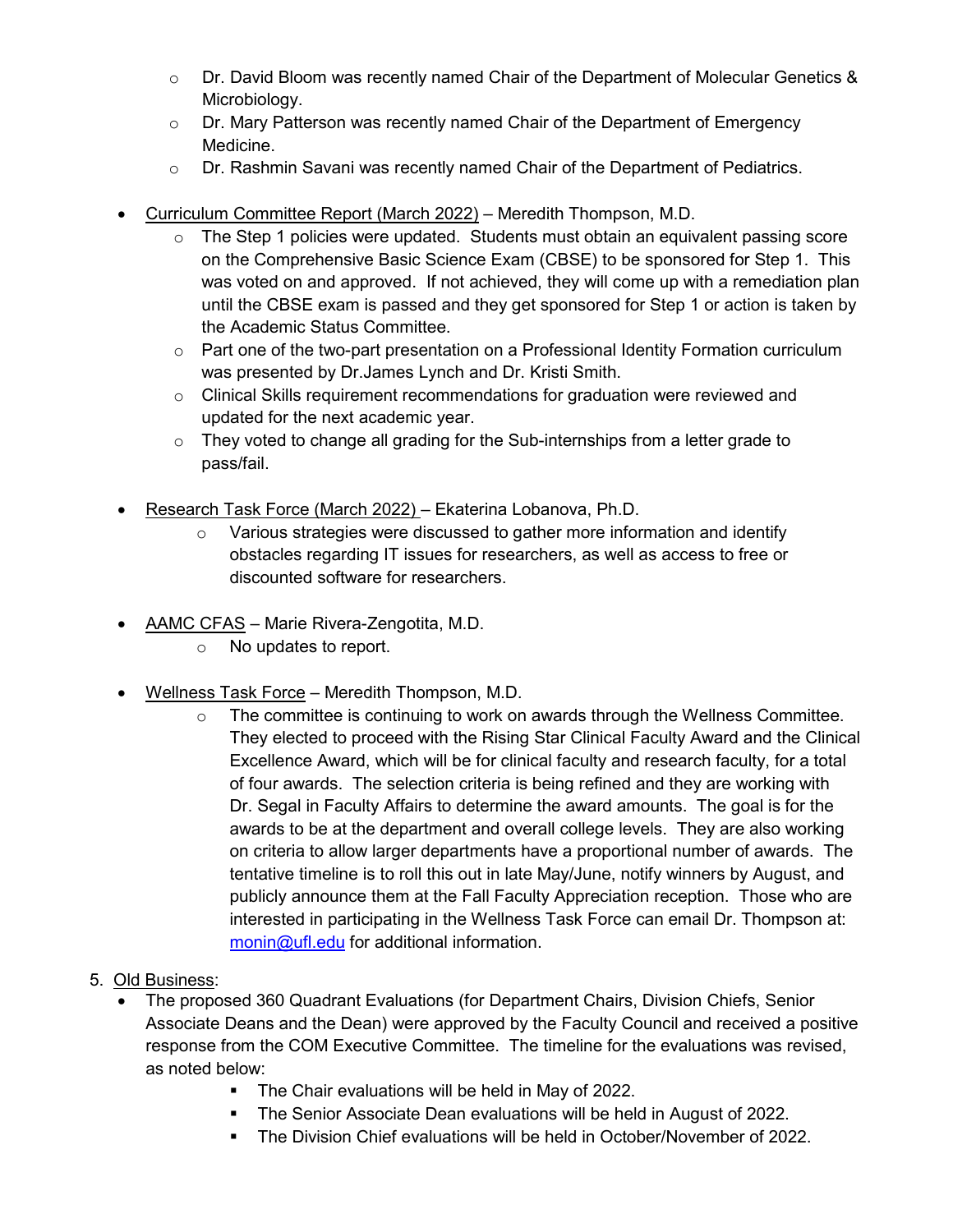- The UF Faculty Senate Ad hoc committee regarding the COM hiring process on Dr. Ladapo has completed their report and will present their findings at the April 14, 2022 Faculty Senate meeting at 3pm in the Reitz Union Chamber. They will be available to answer questions. A link to the report sent to UF faculty is available [here.](https://fora.aa.ufl.edu/docs/38/2021-2022/Ladapo%20Final%20Report%203-30-22.pdf)
- 6. New Business:
- A motion to approve the updated version of Diversity Statement was carried through. This was followed by a floor discussion where a recommendation was made to add 'individuals with disabilities' in the second sentence of the  $3<sup>rd</sup>$  paragraph.
- A call for faculty nominations for COM representatives on the UF Faculty Senate was sent in early March. There are 7 open seats to fill in Gainesville. The election opened on April 4 and will remain open through April 15, 2022. Several faculty expressed concerns about the lack of nominations from female faculty in the ballot and a suggestion was made to address this through the Wellness Committee's continuing involvement throughout this nomination process as well as for other awards.
- The university will soon initiate a national search for the next UF President. COM faculty sent feedback about their expectations for the next UF President and this has been forwarded by the COM FC President to Dr. Richard Scholtz, Chair of the UF Senate Academic Policy Council.

President Ashley Ghiaseddin adjourned the meeting at 6:24pm.

# **Announcements:**

• Save the date: COM Research Day: Poster Session & Reception, Tuesday April 6, 2022, 4-8:30 pm, Stephen O'Connell Center. The invited keynote Speaker of this year is Marina Sirota, PhD from UC San Francisco.

--------------------------------------------------------------------------------------------------------------------------------------

- Celebrate and participate in UF Research Week, April 4-8. Support undergraduate research at the COM Research Day on April 6th. Join undergraduate students as they host a panel 'Discussion About Inclusivity, Equity, and Accessibility in Research' April 5, 5pm-7pm. Click for more information.
- Support the Office for Diversity and Health Equity as they host an in person Accepted Students Weekend for accepted medical students from Underrepresented and/ or disadvantaged backgrounds from April 7-9. For more information email Deja Blunt or Shahd Mohamed (Co-Vice Presidents of the Student National Medical Association a[t dblunt@ufl.edu,](mailto:dblunt@ufl.edu) shahd.mohamed@ufl.edu) or [jo.lizwelicha@ufl.edu](mailto:jo.lizwelicha@ufl.edu)
- Celebrate Annual Diversity Week April 4-9, 2022. This is to honor the COM's core values of diversity and inclusion and explore opportunities to promote cross-cultural understanding and address health care disparities. #UFMEDDIVERSITY[. Learn more.](https://odhe.med.ufl.edu/events-2/diversityweek/)
- Join the COM Spring Faculty Appreciation Reception on 4/25/2022[: RSVP here.](https://facultyaffairs.med.ufl.edu/2022/03/21/rsvp-for-the-faculty-appreciation-reception-on-april-25-2022/)
- Provost Glover has generously agreed to provide limited financial support from his office to departments and colleges that are willing to consider hosting scholars displaced by the war in Ukraine. Leonardo Villalón, Dean of the International Center is coordinating this effort. Please email Dean Villalón (lvillalon@ufic.ufl.edu) and cc his assistant Terrence Funke [\(tfunke@ufic.ufl.edu\)](mailto:tfunke@ufic.ufl.edu) for more information.
- Provost's Tenure and Promotion Workshops for Faculty are open for Registration. To sign up for one of the faculty workshops, please register in myUFL, myTRAINING: Code: PRO340
- The Annual Early Career Stage Investigator Workshop is back: Join April 26 and 27[. Register here.](https://ufl.qualtrics.com/jfe/form/SV_eqXFaWZdNkQGOxM)
- Congratulations to Dr. David Bloom, the new Chair of Department of Molecular Genetics & Microbiology
- Congratulations to Dr. Mary Patterson, the new Chair of Department of Emergency Medicine
- Congratulations to Dr. Rashmin C. Savani, the new Chair of Department of Pediatrics.
- Congratulations to the next generation of physician-scientists: 5 winners and 23 semifinalists were recognized during the 2022 Medical Student Research Program awards ceremony held online March 3.
- New U.S. News & World Report graduate school rankings are out: UF COM is ranked No. 16 for research among public universities and No. 37 in the nation overall.
- COM's strategic plan initiative dashboard is live[. Learn more.](https://med.ufl.edu/about/strategic-plan/#dashboard)